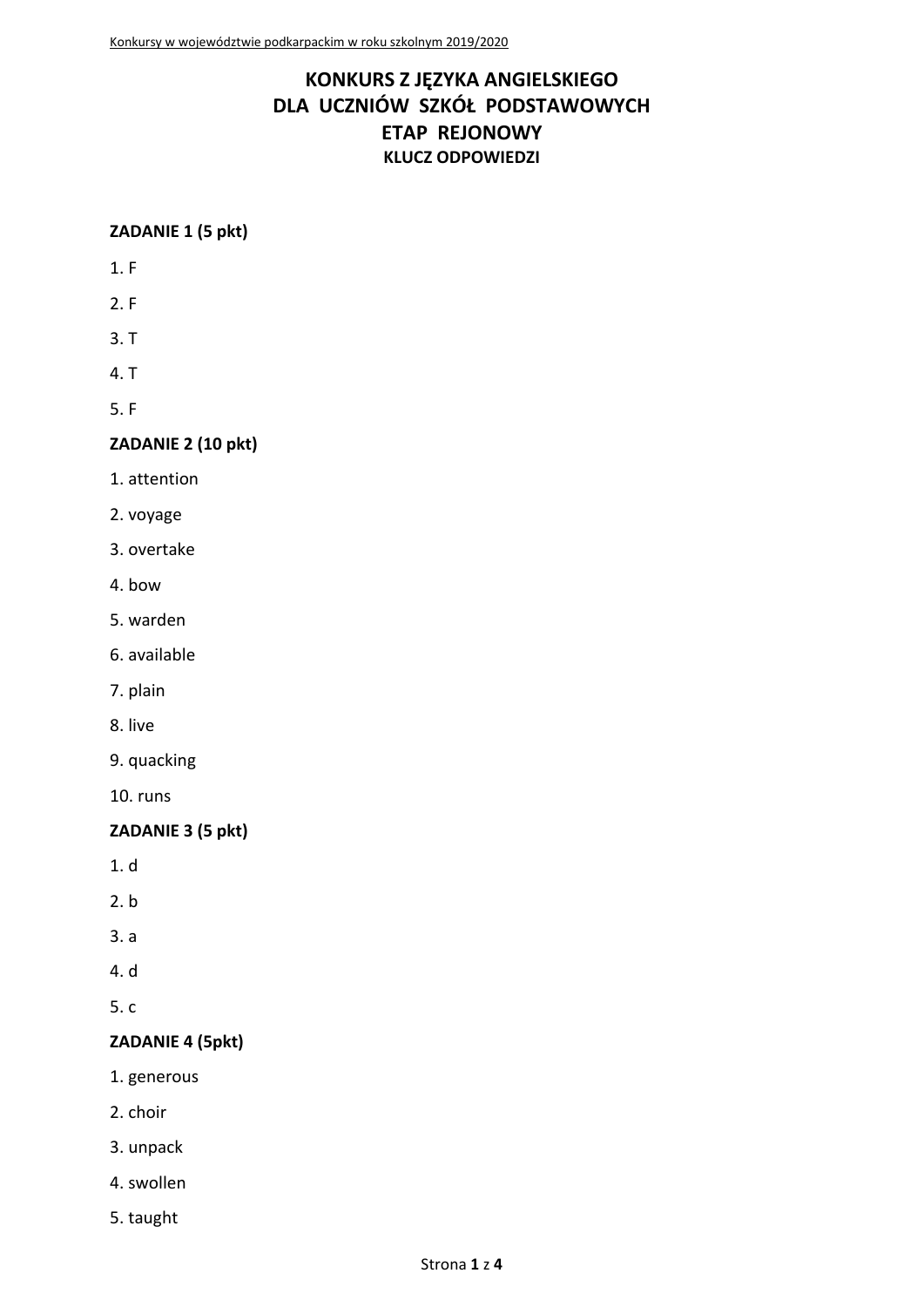# **ZADANIE 5 (10 pkt)**

- 1. if / though
- $2.$  by
- 3. at
- 4. out
- 5. used / accustomed
- 6. put
- 7. check
- 8. Roll
- 9. death
- 10. against

#### **ZADANIE 6 (10 pkt)**

- 1. frame
- 2. cave
- 3. rude
- 4. fattening
- 5. get away with it
- 6. aches
- 7. fortune
- 8. robbed
- 9. rung

10. homemade

#### **ZADANIE 7 (10 pkt)**

1. You mustn't / must not / You aren't / are not allowed to / You aren't /are not permitted to

- 2. (has) told me not to
- 3. is tasting
- 4. can't / cannot have finished / couldn't / could not have finished
- 5. did she realise / realize
- 6. much / a lot of / many pieces of furniture
- 7. Before you sign / have signed; Before signing
- 8. The more you water
- 9. Who let you watch / Who allowed you to watch / Who permitted you to watch
- 10. we went / for us to go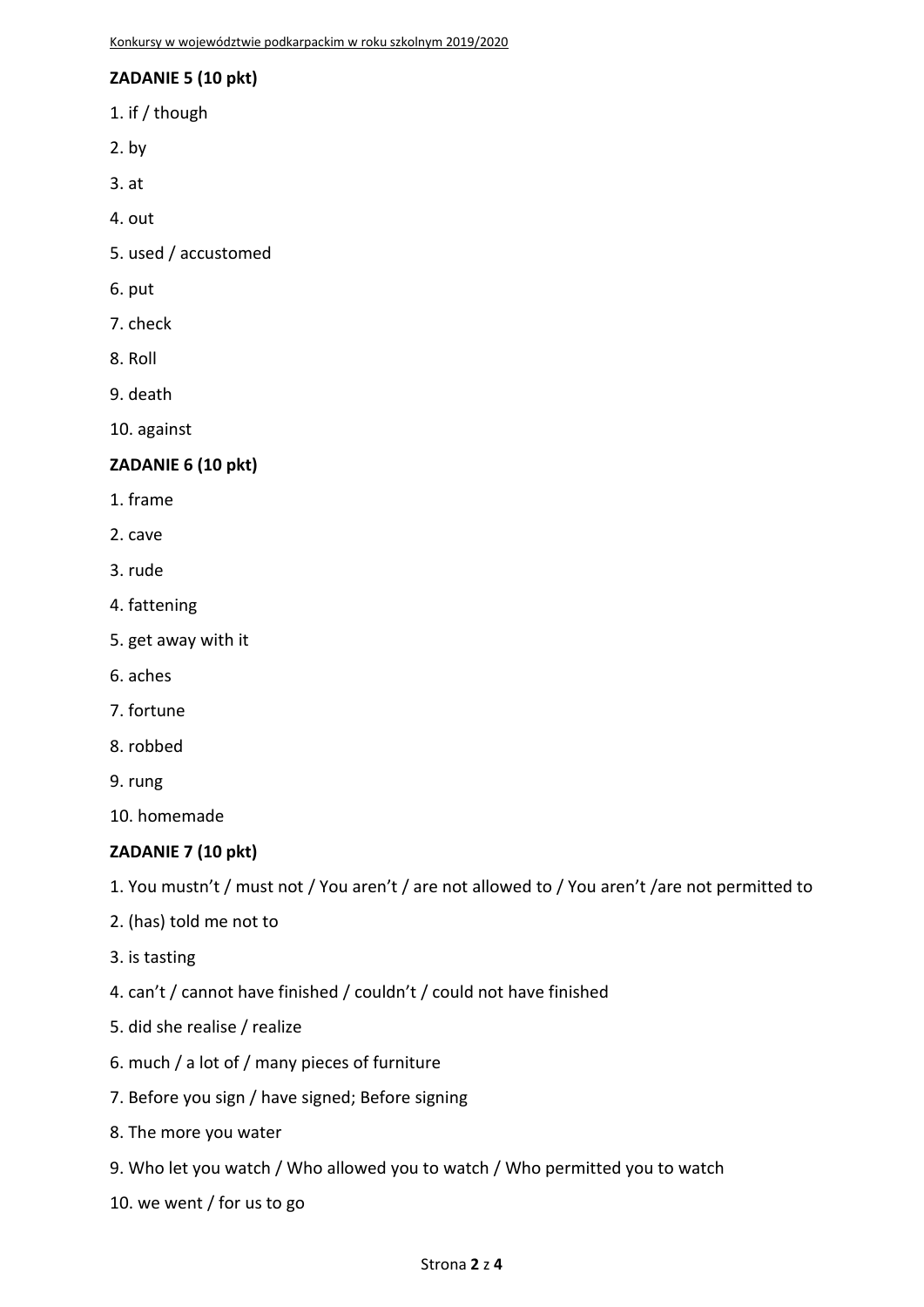# **ZADANIE 8 (5 pkt)**

- 1. didn't have to
- 2. wouldn't be
- 3. which
- 4. didn't come
- 5. arrive

# **ZADANIE 9 (10 pkt)**

- 1. is capable of
- 2. called (in) on / upon
- 3. cost less than mine
- 4. needn't / need not have come
- 5. is spite of
- 6. so (that) it would
- 7. are you being served
- 8. thought to be
- 9. wish we hadn't / had not eaten
- 10. have been married for

#### **ZADANIE 10 (10 pkt)**

- 1. Neither of the two buses runs
- 2. Jack hasn't / has not left
- 3. congratulated Tom on passing
- 4. Let's stay
- 5. despite (his) having
- 6. I will / I'll be lying
- 7. were being followed by
- 8. Mark had come
- 9. Graham hadn't / had not lost
- 10. if / whether this train goes

#### **ZADANIE 11 (5 pkt)**

- 1. Staten Island
- 2. Hudson
- 3. Independence
- 4. Fifth
- 5. Rockefeller